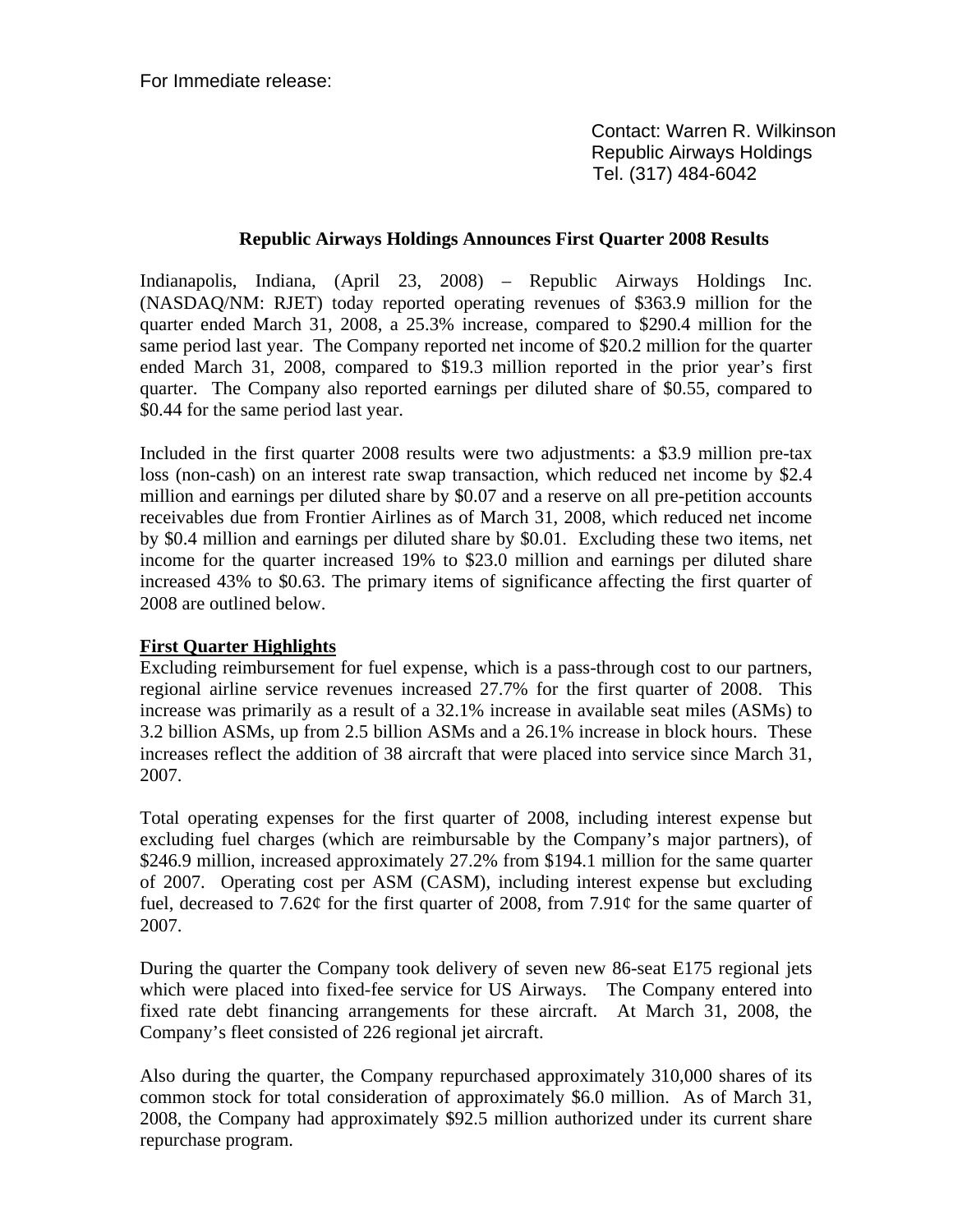In March 2008, in anticipation of financing the purchase of regional jet aircraft on firm order with the manufacturer, the Company entered into interest rate swap agreements with notional amounts totaling \$420 million and a weighted average interest rate of 4.3%. During the quarter ended March 31, 2008, the Company recorded a pre-tax non-operating loss of \$3.9 million related to these agreements. All of the swap agreements were settled on April 22, 2008 at a cash gain of \$5.8 million. The Company will therefore record a non-operating gain of \$9.7 million, pre-tax in the  $2<sup>nd</sup>$  quarter of 2008 as a result of the settlement.

### **Recent Developments**

On April 11, 2008, Frontier Airlines Holdings, Inc. ("Frontier") and its subsidiary Frontier Airlines, Inc. filed voluntary petitions for reorganization under Chapter 11 of the United States Bankruptcy Code. The Company currently operates 12 E170 aircraft under a code-share agreement with Frontier. The agreement covers a total of 17 E170 aircraft through December 2019. The Company and Frontier have negotiated an agreement in principle, subject to customary approvals, that would result in an orderly wind-down of the 12 aircraft over the next few months, with the last two aircraft being removed on June 23, 2008. As of March 31, 2008, the Company fully reserved its existing receivables from Frontier, which amounted to approximately \$0.6 million, pre-tax. This reduced net income by approximately \$0.4 million and earnings per fully diluted share by \$0.01. The Company will seek to place the aircraft into service with other airline partners and/or sell the aircraft. The Company intends to file a damage claim for an estimated \$260 million arising out of Frontier's rejection of its agreement. The ultimate amount of the Company's claim will be determined in the future by the Bankruptcy Court. At this time we cannot estimate the recovery value, if any, of the ultimate allowable claim.

### **Balance Sheet Information**

At March 31, 2007 the Company had \$149.5 million in cash and cash equivalents compared to \$164.0 million as of December 31, 2007. The Company's long-term debt increased to \$2.01 billion as of March 31, 2008, compared to \$1.91 billion at December 31, 2007. All of the Company's long-term debt is at fixed interest rates and is secured by the aircraft. The Company also has significant long-term operating lease obligations. At a 7% discount factor, the present value of these lease obligations was approximately \$750 million as of March 31, 2008.

## **Corporate Information**

Republic Airways Holdings, based in Indianapolis, Indiana is an airline holding company that owns Chautauqua Airlines, Republic Airlines and Shuttle America. The airlines offer scheduled passenger service on approximately 1,300 flights daily to 125 cities in 37 states, Canada, Mexico and Jamaica through airline services agreements with six U.S. airlines. All flights are operated under the airline partner brand, such as AmericanConnection, Delta Connection, United Express, US Airways Express, Continental Express and Frontier. The airlines currently employ approximately 5,000 aviation professionals and operate 226 regional jet aircraft.

The Company will conduct a telephone briefing to discuss its first quarter results tomorrow, April  $24<sup>th</sup>$ , at 11:00 a.m. EDT. For those wishing to participate please call 800-901-5231 and for international calls please dial 617-786-2961, the password is 78887799. A live Webcast of this briefing will also be available online at www.rjet.com - investor relations.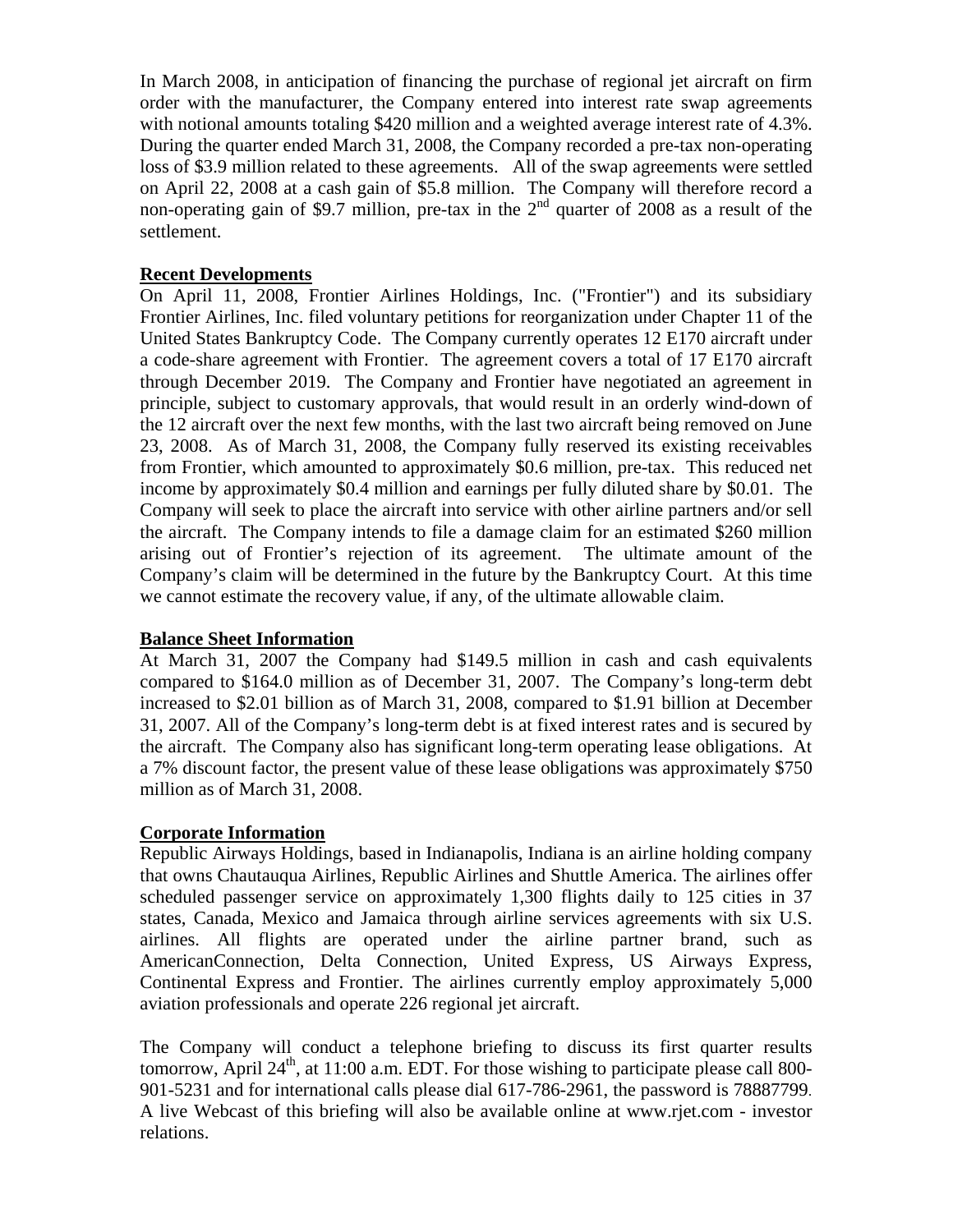# **Additional Information**

In addition to historical information, this release contains forward-looking statements. Republic Airways may, from time-to-time, make written or oral forward-looking statements within the meaning of the Private Securities Litigation Reform Act of 1995. Such statements encompass Republic Airways' beliefs, expectations, hopes or intentions regarding future events. Words such as "expects," "intends," "believes," "anticipates," "should," "likely" and similar expressions identify forward-looking statements. All forward-looking statements included in this release are made as of the date hereof and are based on information available to Republic Airways as of such date. Republic Airways assumes no obligation to update any forward-looking statement. Actual results may vary, and may vary materially, from those anticipated, estimated, projected or expected for a number of reasons, including, among others, the risks discussed in our Form 10-K and our other filings made with the Securities and Exchange Commission, which discussions are incorporated into this release by reference.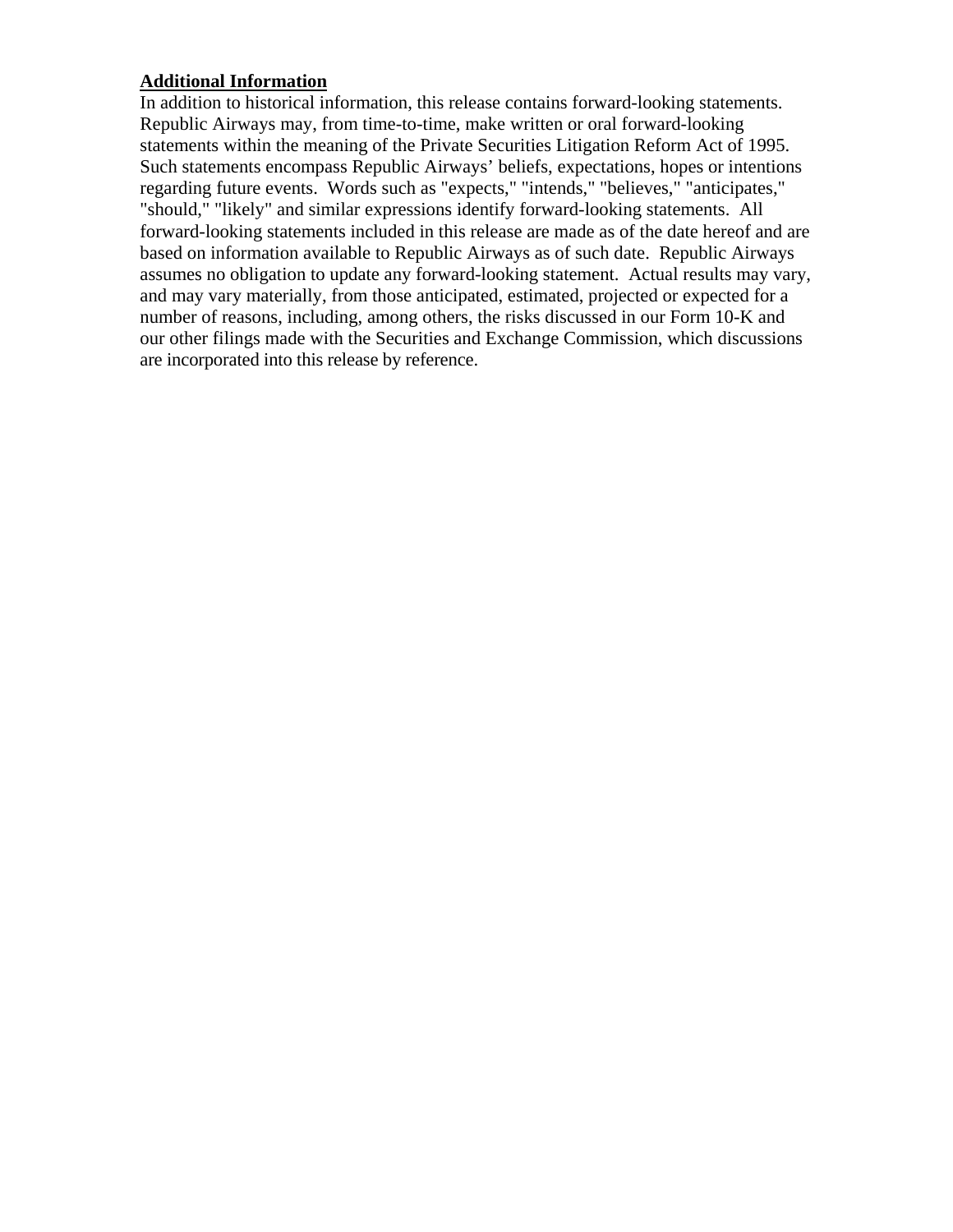#### **REPUBLIC AIRWAYS HOLDINGS, INC. AND SUBSIDIARIES CONSOLIDATED STATEMENTS OF INCOME (Dollars and Shares in Thousands, Except per Share Amounts) (Unaudited)**

| <b>Financial Highlights</b>          | Three Months Ended March 31, |      |           |           |
|--------------------------------------|------------------------------|------|-----------|-----------|
|                                      | 2008                         | 2007 |           | Change    |
| <b>OPERATING REVENUES</b>            |                              |      |           |           |
| Regional airline services            | \$<br>359,545                | \$   | 284,402   | 26.4%     |
| Other                                | 4,338                        |      | 6,041     | $-28.2%$  |
| Total operating revenues             | 363,883                      |      | 290,443   | 25.3%     |
| <b>OPERATING EXPENSES</b>            |                              |      |           |           |
| Wages and benefits                   | 63,364                       |      | 50,742    | 24.9%     |
| Aircraft fuel                        | 81,777                       |      | 66,949    | 22.1%     |
| Landing fees                         | 13,830                       |      | 12,052    | 14.8%     |
| Aircraft and engine rent             | 33,960                       |      | 27,034    | 25.6%     |
| Maintenance and repair               | 38,473                       |      | 27,006    | 42.5%     |
| Insurance and taxes                  | 5,800                        |      | 4,046     | 43.4%     |
| Depreciation and amortization        | 30,893                       |      | 24,510    | 26.0%     |
| Other                                | 29,973                       |      | 23,275    | 28.8%     |
| Total operating expenses             | 298,070                      |      | 235,614   | 26.5%     |
| <b>OPERATING INCOME</b>              | 65,813                       |      | 54,829    | 20.0%     |
| NON-OPERATING INCOME (EXPENSE)       |                              |      |           |           |
| Interest expense                     | (30, 635)                    |      | (25, 404) | 20.6%     |
| Other $-$ net                        | (2,735)                      |      | 2,786     | <b>NM</b> |
| Total non-operating income (expense) | (33, 370)                    |      | (22, 618) | 47.5%     |
| INCOME BEFORE INCOME TAXES           | 32,443                       |      | 32,211    | 0.7%      |
| <b>INCOME TAX EXPENSE</b>            | 12,292                       |      | 12,931    | $-4.9%$   |
| <b>NET INCOME</b>                    | 20,151                       |      | 19,280    | 4.5%      |
| PER SHARE, BASIC                     | \$<br>0.56                   | \$   | 0.45      | 24.4%     |
| PER SHARE, DILUTED                   | \$<br>0.55                   | \$   | 0.44      | 25.0%     |
| Weighted Average Common Shares       |                              |      |           |           |
| <b>Basic</b>                         | 36,238                       |      | 42,626    | $-15.0%$  |
| <b>Diluted</b>                       | 36,581                       |      | 44,306    | $-17.4%$  |